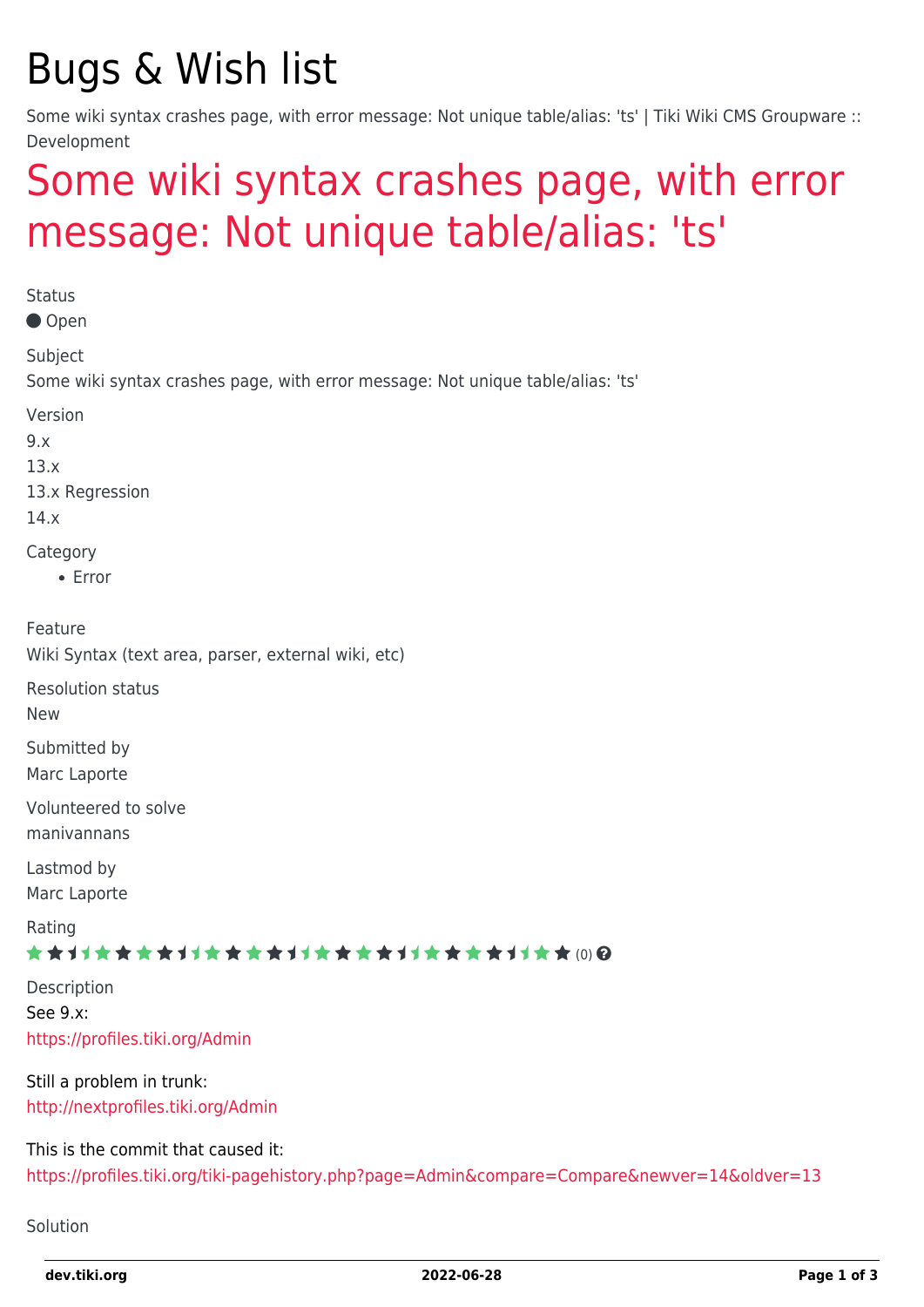I had fixed this issue.

Please check this commit id:48820

Also backported to 9.x

9.x -> r48823

@Mani:<https://profiles.tiki.org/Admin> is still crashing

sorry I forget to inform.

This is the description given below in sort option,

"Sort ascending or descending on any field in the tiki pages table. Syntax is field name followed by asc or \_desc. Example: lastModif\_desc or pageName\_asc".

So we can not use PageNameID as sort field. instead we can use pageName or page id to sort.

After changing this it will work.

@Mani: Can we have a more graceful error message?

Hi Marc,

I had checked this error message[.](https://dev.tiki.org/dl692?display) After 9.x+ branch, showing the proper error message like



But when I tried to upgrade 8.x to 9.x, still shows an old error message like <https://profiles.tiki.org/Admin.>But 9.x+ version has proper message. where I need to fix this error, I mean 8.x or 9.x. I think it's maybe a prefs. Because when I use 9.x DB, it's showing proper MSG. But upgraded 8.x to 9.x has old message. Please suggest to proceed.

| Importance<br>5                                                                 |
|---------------------------------------------------------------------------------|
| Easy to solve?<br>q                                                             |
| Priority<br>45                                                                  |
| Demonstrate Bug (Tiki 19+)<br>Please demonstrate your bug on show2.tikiwiki.org |
|                                                                                 |

Version: trunk ▼ [Create show2.tikiwiki.org instance](#page--1-0)